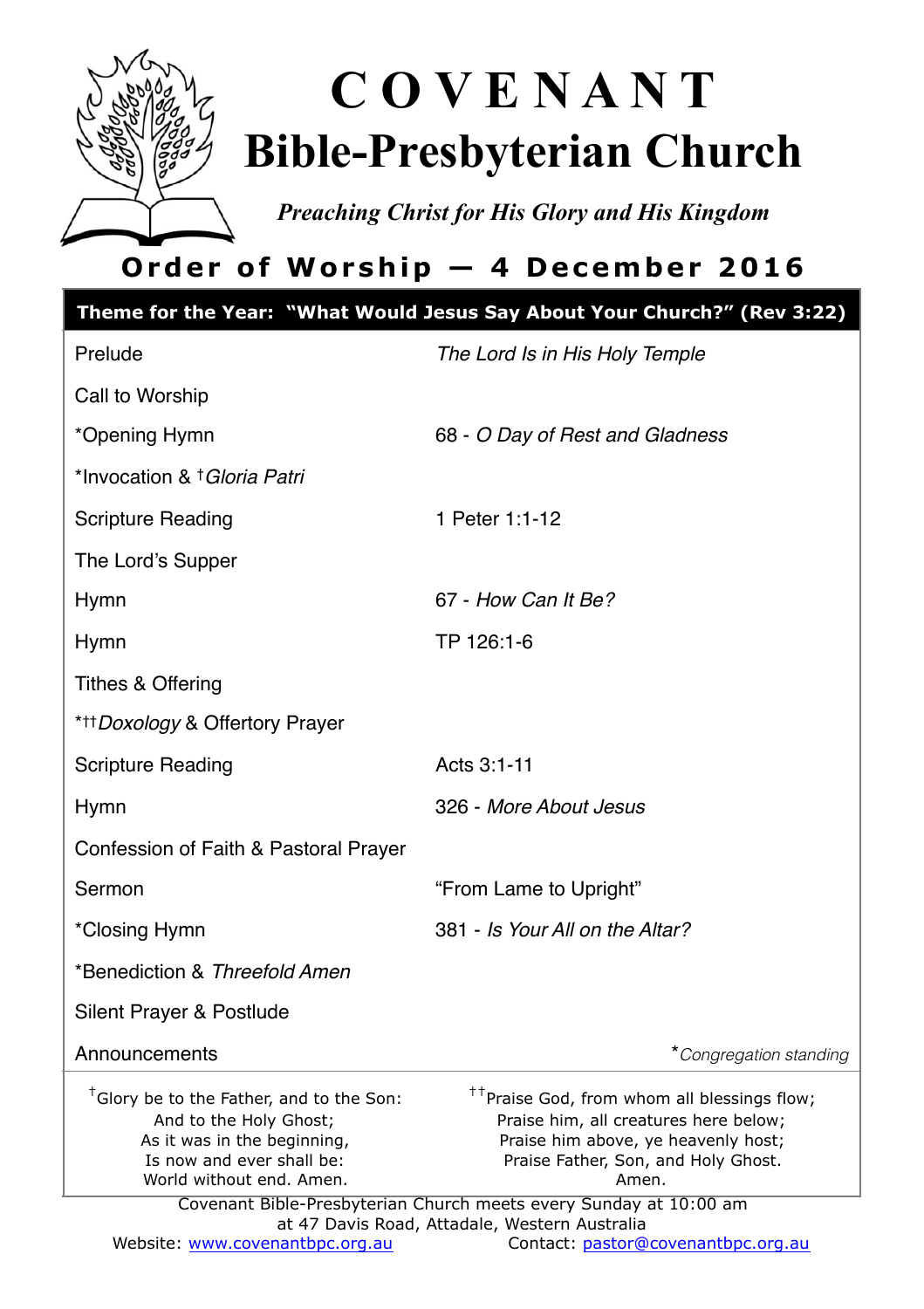#### We Are Busy

We live in a time where many things compete for our attention. There's work, school, house work, and home work.

We have our work issues - office politics? We have family issues - that rebellious son. We have health issues cancer? We have financial struggles we have pay off that mortgage. It's a wonder how we can focus on spiritual things.

Friends, have you ever thought about your love for Christ, especially during these busy times? How are you growing in Christ? Are you loving him more? Are you victorious? Or are you just busy?

### Our Redeemed Lives Must Be Abundant

It is not enough to survive - we must thrive. Jesus didn't come to give us eternal life only, he came to give abundant lives now.

John 10:10 says, *"I am come that they might have life, and that they might have it more abundantly."*

Some think that it's impossible to experience this abundant spiritual life when we're so busy. But it's not impossible.

There have been people in the past who have been so overwhelmed that they suffered greatly.

Have you experienced that before many things call for your attention till you're at breaking point?

## Abundance in the Midst of Trials

Peter wrote to Christians like that. They lived in Pontus, Galatia, Cappadocia, Asia, and Bithynia – and they had manifold temptations (1 Peter 1:6).

They were going through *manifold* trials; literally "multi-colored." As many colors as there are, so were the trials of these Christians.

Like us, they had their work and health issues, their deadlines and duties. But unlike us, they experienced extreme persecution for their faith. They were in great distress because of it. we may have it bad, they had it far, far worse.

But one thing we know. Despite their trouble, they were able to rejoice.

1 Peter 1:8 - "*Whom having not seen, ye love; in whom, though now ye see [him] not, yet believing, ye rejoice with joy unspeakable and full of glory."*

They focused on Christ. They loved Christ. They believed in Christ. They rejoiced with an unspeakable joy.

Those Who Sought Christ in Busyness

Dear Christian, are you so busy that you are joyless and in a sorry state? Have you strived to love Christ?

Now, this great love for Christ was not limited to them. When Christ was born, there were 4 groups of people who sought after him – people who were busy in life and from every social stratum.

Firstly, the shepherds sought Christ. When the angels appeared unto them, we learn that they were firstly afraid, but after the good news had been delivered unto them, they ran with haste to where Jesus was. And after they had seen Christ, they proclaimed him to all.

The shepherds were poor, and with poverty comes a host of problems as well. But yet in their poverty and their suffering, they proclaimed the Savior in whom they had found hope.

Secondly, the wise men also sought Christ. When they came to Judah, they said they were searching for the King of the Jews.

And when they saw the star, they rejoiced with exceeding great joy;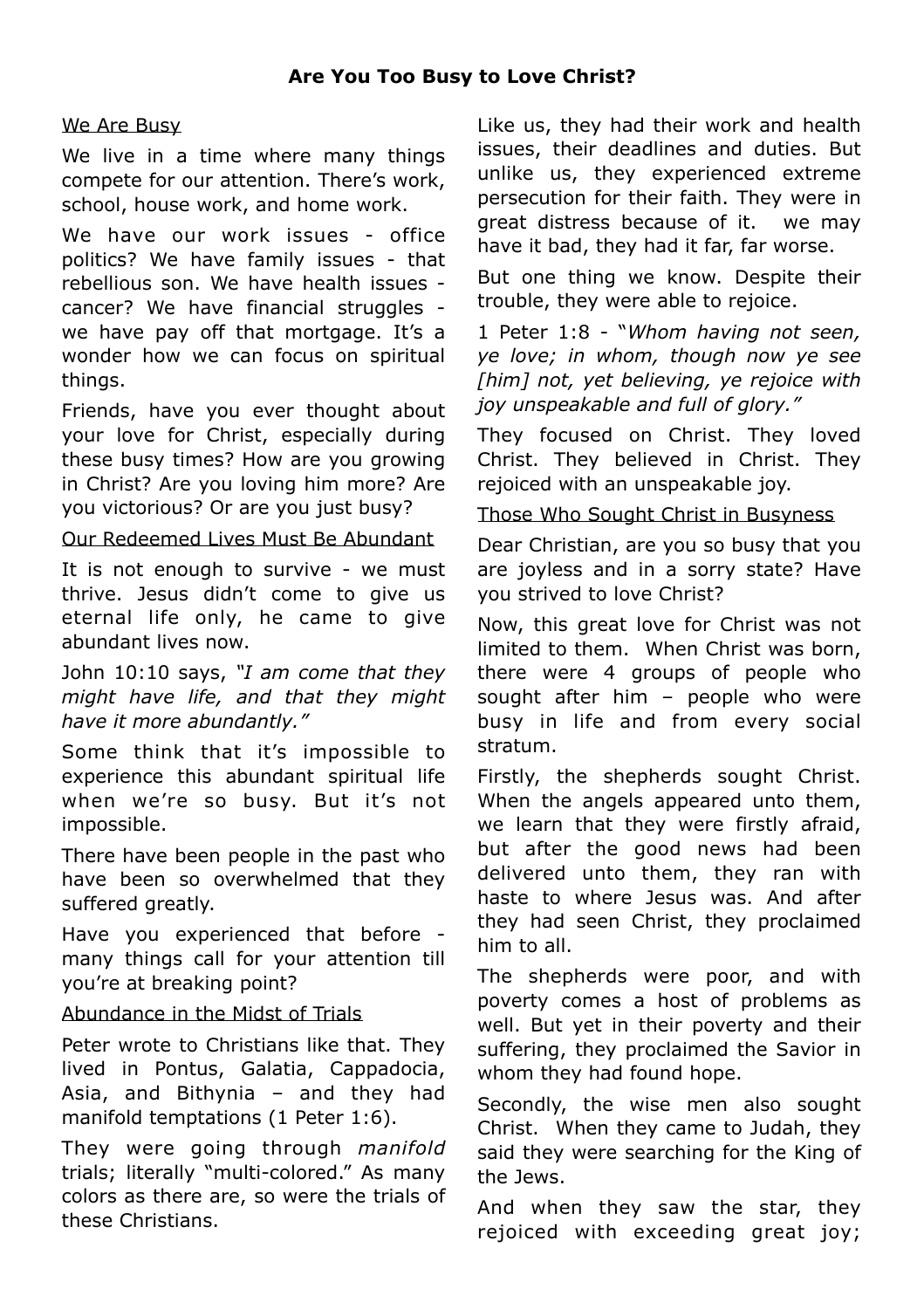falling down and worshiping Christ when they found him.

The wise men were rich, bringing along with them extravagant gifts. They had traveled many miles from the east, driven by affection and love for the Savior, just to see him and worship him.

Thirdly, we have the example of Simeon who waited a long time to see Christ, and who when seeing Christ, exclaimed in Luke 2, *"For mine eyes have seen thy salvation, which thou hast prepared before the face of all people."*

We are told that Simeon was old and he had waited a long time. But in his frailty, he held Jesus tenderly in his arms and praised God.

He was one who had lived life and was indubitably tired, yearning for his eternal rest.

Fourthly, we have the example of Anna the Prophetess, who when she saw Christ, instantly gave thanks to God, and spoke about God's redemption to all those around.

She was a widow and at the age of 84, had been serving God faithfully and tirelessly ever since her husband died. She was a very busy person.

In these four groups of people, the shepherds, the wise men, Simeon, and Anna; you see the poor, the rich, the old, and the hardworking.

They had all experienced the trials of life, but upon hearing of and seeing Christ, great love and joy were expressed. They loved Christ.

Do We Love Christ or Are We Just Busy?

And that really behooves us to ask the question – "What is our love for the Lord like?" Do we love him? Or are we just busy with our lives?

To let the busyness of the world draw us away from Christ is very wrong - it is ingratitude.

Let us remember that our redemption was not achieved cheaply – our lives weren't purchased with cheap silver or useless gold, but our salvation was accomplished by the precious blood of Christ.

Christ shed his blood that we may experience a Gospel-infused life of unspeakable joy, of knowledge that surpasses understanding, and of fierce affection; experiencing all the abundance and victory that Christ promises.

Are we too busy to pursue that? At the very lease, we owe Christ that. Take the time this season, in your busyness in travel and leisure, to stir your heart for Christ yet again. *~ Pastor*

\*\*\*\*\*

## **Westminster Larger Catechism**

Q. 111. Which is the third commandment?

A. The third commandment is, Thou shalt not take the name of the Lord thy God in vain: for the Lord will not hold him guiltless that taketh his name in vain.

Q. 112. What is required in the third commandment?

A. The third commandment requires, that the name of God, his titles, attributes, ordinances, the word, sacraments, prayer, oaths, vows, lots, his works, and whatsoever else there is whereby he makes himself known, be holily and reverently used in thought, meditation, word, and writing; by an holy profession, and answerable conversation, to the glory of God, and the good of ourselves, and others.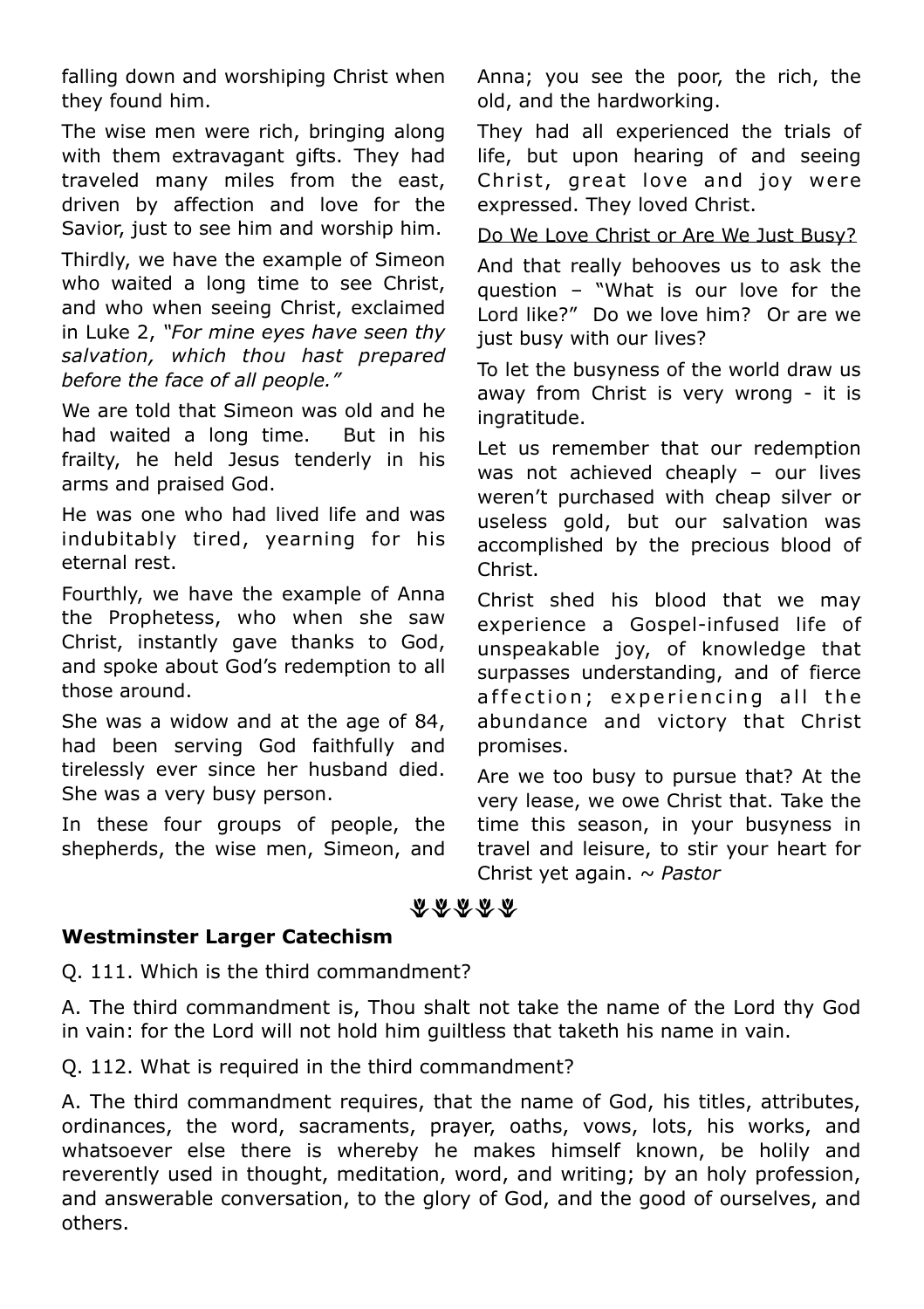## **Worship Service Roster**

| Service                  | This Week (4.12.16)                                    | Next Week (11.12.16)                          |
|--------------------------|--------------------------------------------------------|-----------------------------------------------|
| Speaker                  | Mark Chen                                              | John MacRae                                   |
| Worship Leader           | Mark Chen                                              | Jacob Woo                                     |
| Pianist                  | Jabez Huang                                            | Elizabeth Huang                               |
| Welcomers                | Jansen & Eva Ng                                        | Jacob & Merilyn Woo                           |
| <b>Offering Stewards</b> | Rex Sriharan*, Yen Fye Yap*<br>David Pang, Terence Lee | Micah Chiang*, Kim Leow*<br>LH Chua, John Tan |
| Usher                    | August Ng, Wendy Gong                                  | Eva Ng, Joyce Ng                              |
| Kitchen Duties           | Aliza Chiu*, Mary-Anne Chan<br>Julian Poon             | Adeline Ng*, Eileen Tay<br>Vincent Chiu       |
| <b>Prayer Meeting</b>    | 9 December 2016                                        | 16 December 2016                              |
| Facilitator              | Jimmy Orchard                                          | Mark Chen                                     |
| Pianist                  | Ian Tay                                                | Mark Chen                                     |

#### **Announcements**

- 1. A warm welcome to all worshipers. May God richly bless you. Please stay behind after the service for fellowship and tea.
- 2. We are celebrating the Lord's Supper today. First time visitors wishing to partake the Lord's Supper should see an elder before the service.
- 3. Messenger for next Lord's Day is Dr John MacRae. Pastor MacRae is a minister at Westminster Presbyterian Church in Maida Vale. He will speak on "The Lord Is with You" (Luke 1:26-37).
- 4. Next week's Junior Worship message "Our Attitude to Work" (Colossians 3:22-4:1). Speaker - John Tan.
- 5. Junior Worship is in recess from 18 December 2016 to 15 January 2017. Parents, please prepare your children to worship in the main service.
- 6. Adult Sunday School is in recess on 11 and 18 December 2016. 25 December 2016's study will be on "Determining the Birthday of Jesus from the Bible."
- 7. Bible Conference 2017. Dates: 18-21 April 2017. Speaker: Dr Bob Jones III. Venue: Bayview Geographe Resort. Please register with Ken and Jackie Hong.

| <b>Appointments for the Week</b> |         |                              | Last Lord's Day Tithes & Offering, &                                                                                                                              |  |
|----------------------------------|---------|------------------------------|-------------------------------------------------------------------------------------------------------------------------------------------------------------------|--|
|                                  |         | WED 10:00 am Craft Group     | <b>Attendance</b>                                                                                                                                                 |  |
| FRI                              |         | 7:45 pm CBI & Prayer Meeting |                                                                                                                                                                   |  |
| SAT                              | 4:30 pm | JF & TF                      | General Fund - \$2,748.50. Missions Fund -<br>\$5,150.00 (#643 - \$5,000.00). Building Fund -<br>\$5.00 (#503 - \$5.00). Total Tithes & Offering -<br>\$7,903.50. |  |
| <b>SUN</b>                       | 9:00 am | Sunday School                |                                                                                                                                                                   |  |
|                                  |         | 10:00 am Worship Service     | Attendance - 140.                                                                                                                                                 |  |

#### **Building Fund to Date**

| Available Building Fund | \$79,983.93      |
|-------------------------|------------------|
| Last Week's Collection  | \$5.00           |
| Total                   | \$79,988.93      |
| Outstanding Loan        | $-$ \$416,000,00 |
| Amount Still Needed     | \$336,011.07     |
|                         |                  |

Building Fund Account: Covenant Bible-Presbyterian Church *(Westpac Bank, Applecross) Outstanding Loan - \$416,000.00* BSB: 036-031 Acct: 316969 *Amount Still Needed \$336,011.07* SWIFT: WPACAU2S

Elders: *Mark Chen (Pastor)* 6114 4242, 0415 932 373. *Jimmy Orchard* 0413 274 407. Deacons: *Ken Chong* 0402 553 313. *LH Chua* 0435 601 373. *Johnson Lim* 0402 145 682. *Jacob Woo* 0421 212 206.